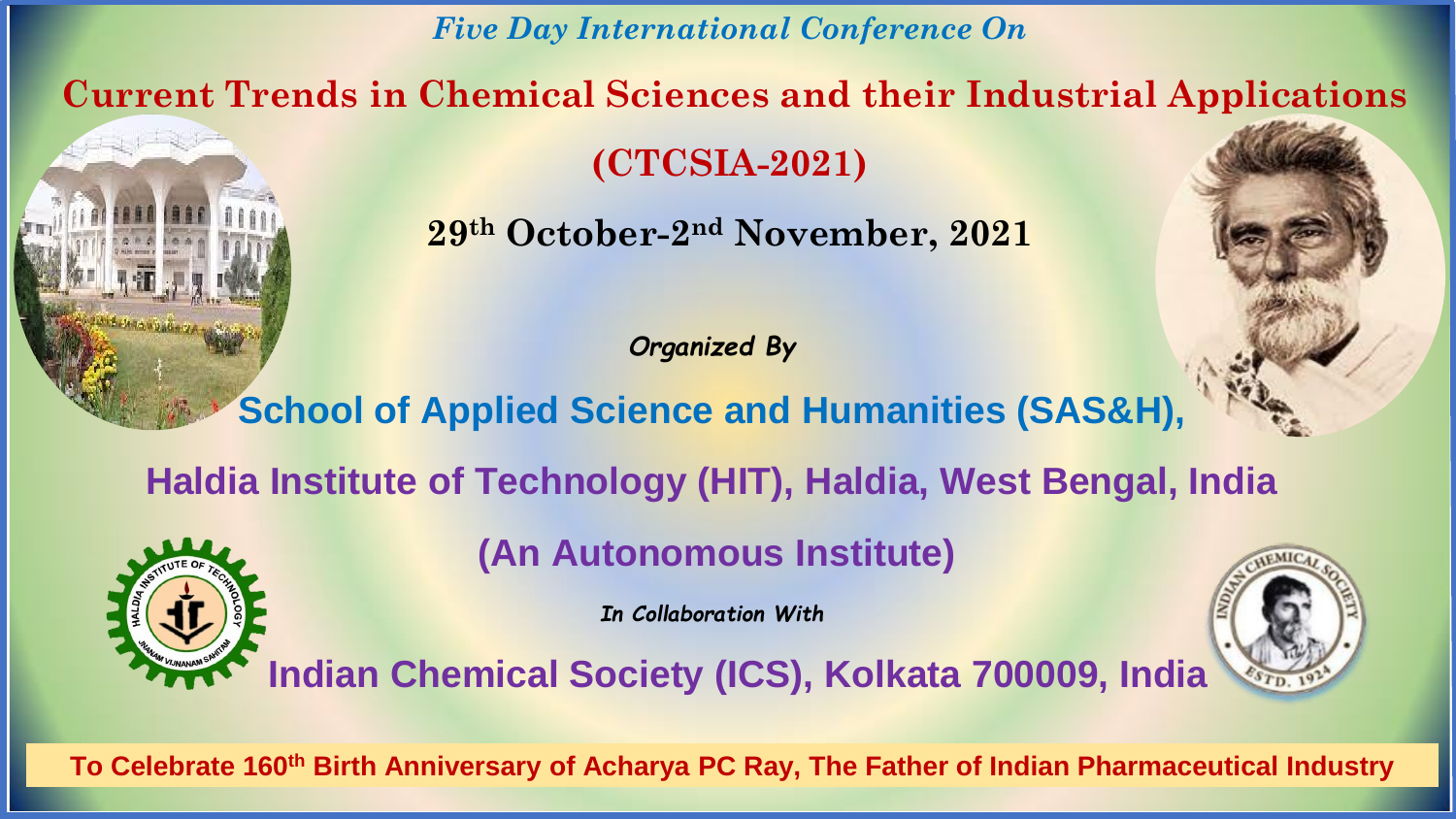## **About Haldia Institute of Technology**

**Haldia Institute of Technology** (Autonomous), an Institute of ICARE, Haldia, approved by AICTE, affiliated to MAKAUT, began its journey in 1996. It is the first private and accredited academic institution catering to technical education in West Bengal. The Institute is situated at Haldia – an industrial hub in Eastern India.

In its mission to achieve the Centre of Excellence in the field of Science, Technology and Management Education, Haldia Institute of Technology is dedicated to the objectives of creating competent, creative professionals and great entrepreneurs with capabilities of accepting new challenges. The Institute offers UG & PG degree courses in various departments. HIT is accredited by the National Assessment and Accreditation Council (NAAC) with an "A" grade. Most of the courses are accredited by the National Board of Accreditation (NBA). The Institute is also dedicated to contribute in higher scientific research in Technology as well as in Applied Science & Social Science.

## **About The Indian Chemical Society**

The Indian Chemical Society, a premier Scientific Society of India, was founded in 1924, as a national forum for the community of chemists and members of allied disciplines in the country. The driving force behind its establishment was the nationalistic spirit prevailing in India under British rule and J. N. Mukherjee, J.C. Ghosh and S.S. Bhatnagar while carrying out their research work in the University College, London in 1919 took a decision to establish a Chemical Society like the Chemical Society of London. Their cherished dream was transformed into a reality with active cooperation of many of the leading personalities in the country, and the Indian Chemical Society was founded on May 9, 1924, as a registered Society, with Acharya Prafulla Chandra Ray, the father of Indian Chemists, as the first President. **About the Seminar**

Standing on this era we feel academia and industry need to work in tandem in order to ensure seamless working for a better world in the present time as well as in the future, which was dreamed by Acharya PC Ray long back with a nationalistic view during the British rule in India. In this conference, with the interactive discourse among experts from the industries, scientists, research scholars, students and faculty members of the academic world, as well as the stakeholders will be acquainted with the real life issues and concerns that need immediate attention. Industry may also utilize the high quality research to benchmark their products and services in a highly competitive global scenario.